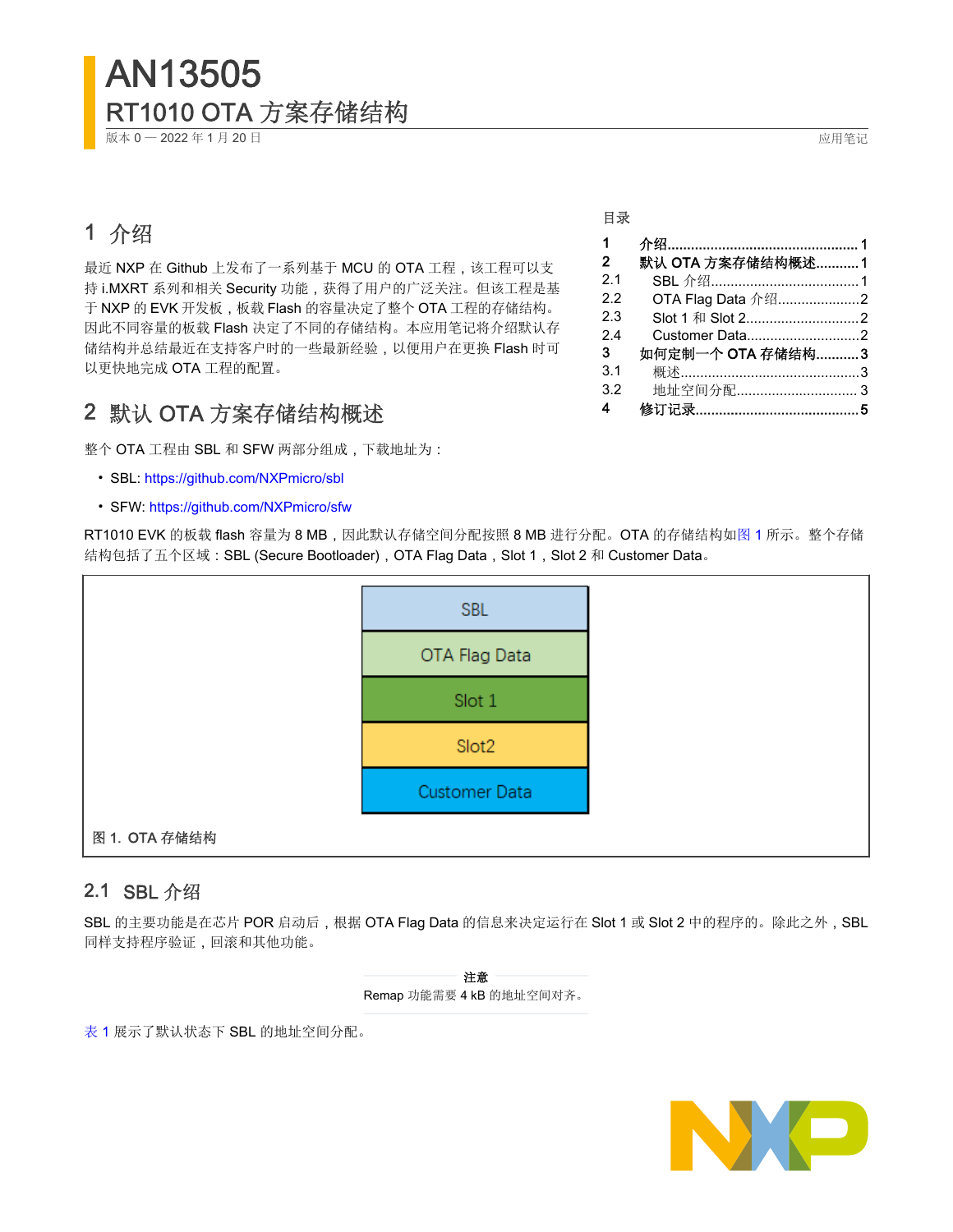#### <span id="page-1-0"></span>表 1. SBL memory map

|                   | <b>Function</b>              | <b>Add Start</b> | Add End    |
|-------------------|------------------------------|------------------|------------|
|                   | <b>OTFAD</b>                 | 0x60000000       | 0x600003FF |
|                   | m boot hdr conf start        | 0x60000400       | 0x60000FFF |
| SBL (1 MB - 4 kB) | m boot hdr ivt start         | 0x60001000       | 0x6000101F |
|                   | m boot hdr conf start        | 0x60001020       | 0x6000102F |
|                   | m boot hdr dcd start         | 0x60001030       | 0x60001FFF |
|                   | <b>SBL Code Vector Start</b> | 0x60002000       | 0x600FEFFF |

### 2.2 OTA Flag Data 介绍

OTA Flag Data 区域主要是用来存储在 OTA 升级过程中的一些标志位信息。根据 SBL 的标志位信息, 进行 image 的更新, 回滚 或者跳转到对应的 slot 运行程序。该区域的地址空间分配如表 2 所示。

#### 表 2. OTA Flag Data

|                        | <b>Function</b> | <b>Add Start</b> | Add End    |
|------------------------|-----------------|------------------|------------|
| Reserved (4 kB - 32 B) | Reserved        | 0x600FF000       | 0x600FFFDF |
| OTA Flag Data (32 B)   | OTA Flag        | 0x600FFFE0       | 0x600FFFFF |

### 2.3 Slot 1 和 Slot 2

Slot 1 和 Slot 2 用来存储应用程序, Slot 1 和 Slot 2 的切换可以用 Remap 功能实现,需要 4 kB 的地址空间对齐。通常 Slot 1 和 Slot 2 各有 1 MB 的空间,对应的地址空间分配如表 3 所示。

#### 表 3. Slot 1 和 Slot 2 memory map

|               | <b>Function</b>   | <b>Add Start</b> | Add_End    |
|---------------|-------------------|------------------|------------|
|               | Image Header      | 0x60100000       | 0x601003FF |
| Slot 1 (1 MB) | Application Image | 0x60100400       | 0x601FFFFF |
|               | Image Header      | 0x60200000       | 0x602003FF |
| Slot 2 (1 MB) | Application Image | 0x60200400       | 0x602FFFFF |

### 2.4 Customer Data

Customer Data 区域可以用来存储用户的信息(非必用区域)。通常 Customer Data 区域的地址空间分配如表 4 所示。

#### 表 4. Customer Data memory map

|                      | Function      | <b>Add Start</b> | Add End    |
|----------------------|---------------|------------------|------------|
| Customer Data (5 MB) | Customer Data | 0x60300000       | 0x607FFFFF |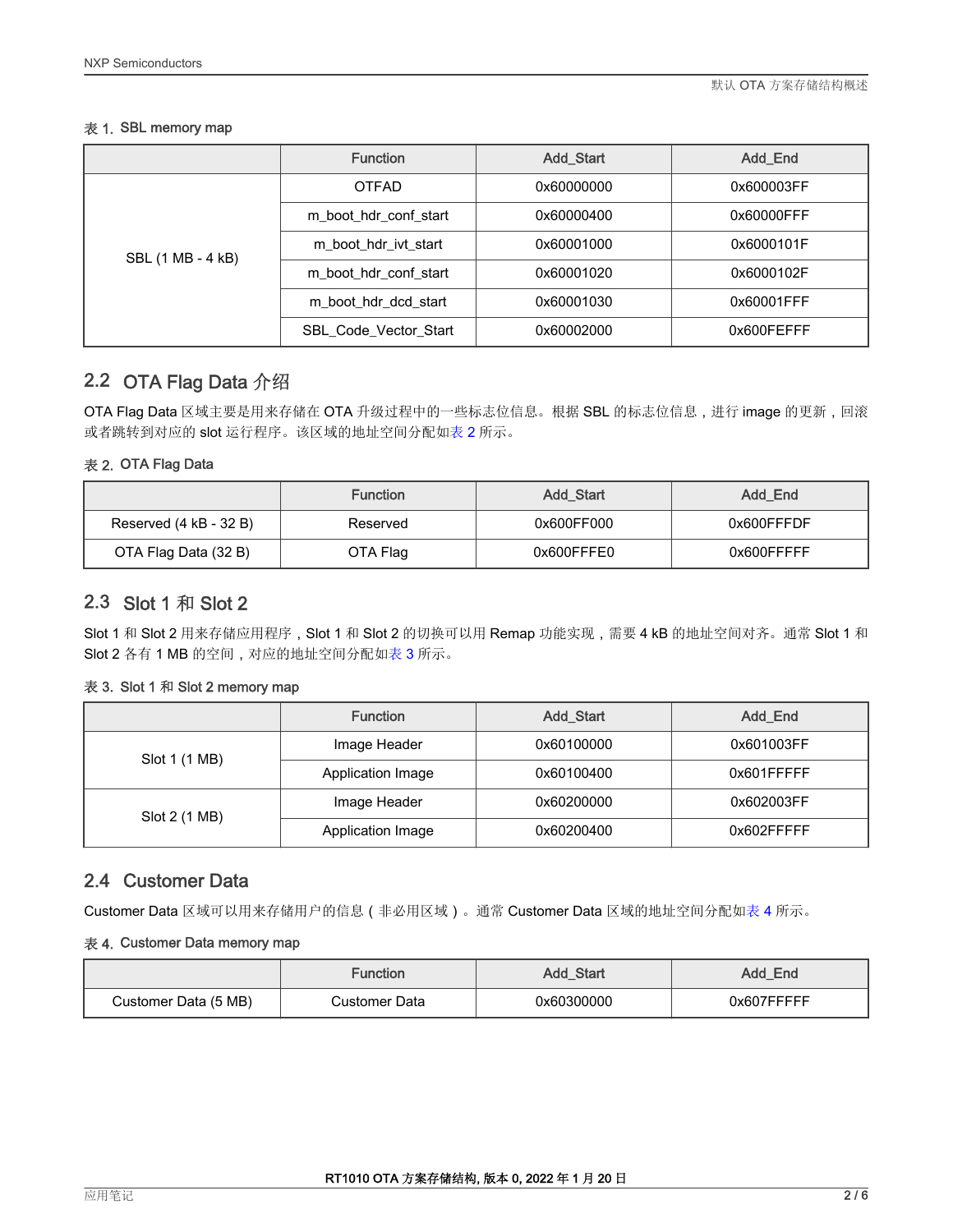## <span id="page-2-0"></span>3 如何定制一个 OTA 存储结构

### 3.1 概述

本章节将对存储空间分配以及在分配过程中的一些关键点结合客户真实应用案例进行介绍。客户要求使用一颗容量为 512 kB 的 Flash,并且不使用相关 Security 功能。因此,在关闭 Security 功能后,用 IAR 编译出一个 25 kB 的 SBL.bin 文件。Remap 功 能需要 4 kB 的地址对齐, Flash 的最小擦除容量是 4 kB, 因此 SBL 的分配容量是 28 kB。此时 SBL 的地址空间分配如表 5 所示。

#### 表 5. SBL 地址空间

| unction    | Start<br>A00 | Add Ena    |
|------------|--------------|------------|
| <b>SBL</b> | 0x60000000   | 0x60006FFF |

尽管 OTA Flag Data 只有 32 字节的数据,但这些数据需要在升级过程中进行读写和擦除。但是 Flash 的擦除过程需要根据 Sector 的大小来执行,因此也需要至少 4 kB 的地址。此时 OTA Flag Data 的地址空间分配如表 6 所示。

#### 表 6. OTA flag data 地址空间

| Function      | Add_Start  | Add_End    |
|---------------|------------|------------|
| OTA Flag Data | 0x60007000 | 0x60007FFF |

Slot 1 和 Slot 2 可以利用 Remap 功能实现切换。由于 Remap 需要 4 kB 的地址对齐, 此时用来存储应用程序的地址空间分配如 表 7 所示。

#### 表 7. Slot 1 和 Slot 2 地址空间

| <b>Function</b> | <b>Add Start</b> | Add End    |
|-----------------|------------------|------------|
| Slot 1          | 0x60008000       | 0x60043FFF |
| Slot 2          | 0x60044000       | 0x6007FFFF |

可以看到整个 512 kB 的 Flash 空间已经被使用。客户想要将地全部的存储空间用于应用程序上,因此在这种情况下不要 Customer Data 区域。

### 3.2 地址空间分配

首先, SBL 区域主要包含了用于 Flash boot 的一些相关信息, 比如 IVT, Flash Config Block 等等, 这一部分的代码可以不加修 改地直接使用。在分配地址空间时,SBL 区域可以被认为是一个从 Flash XIP boot 的 Hello World 工程。SBL 的详细地址空间分 配如表 8 所示。

#### 表 8. SBL 地址空间分配

|                      | <b>Function</b>              | Add_Start  | Add_End    |
|----------------------|------------------------------|------------|------------|
|                      | <b>OTFAD</b>                 | 0x60000000 | 0x600003FF |
|                      | m boot hdr conf start        | 0x60000400 | 0x60000FFF |
| SBL (At Least 28 kB) | m boot hdr ivt start         | 0x60001000 | 0x6000101F |
|                      | m boot hdr conf start        | 0x60001020 | 0x6000102F |
|                      | m boot hdr dcd start         | 0x60001030 | 0x60001FFF |
|                      | <b>SBL Code Vector Start</b> | 0x60002000 | 0x60006FFF |

其次,OTA Flag Data 总共有 32 字节用于表示三种状态:升级,回滚及正常工作 (无升级和回滚)。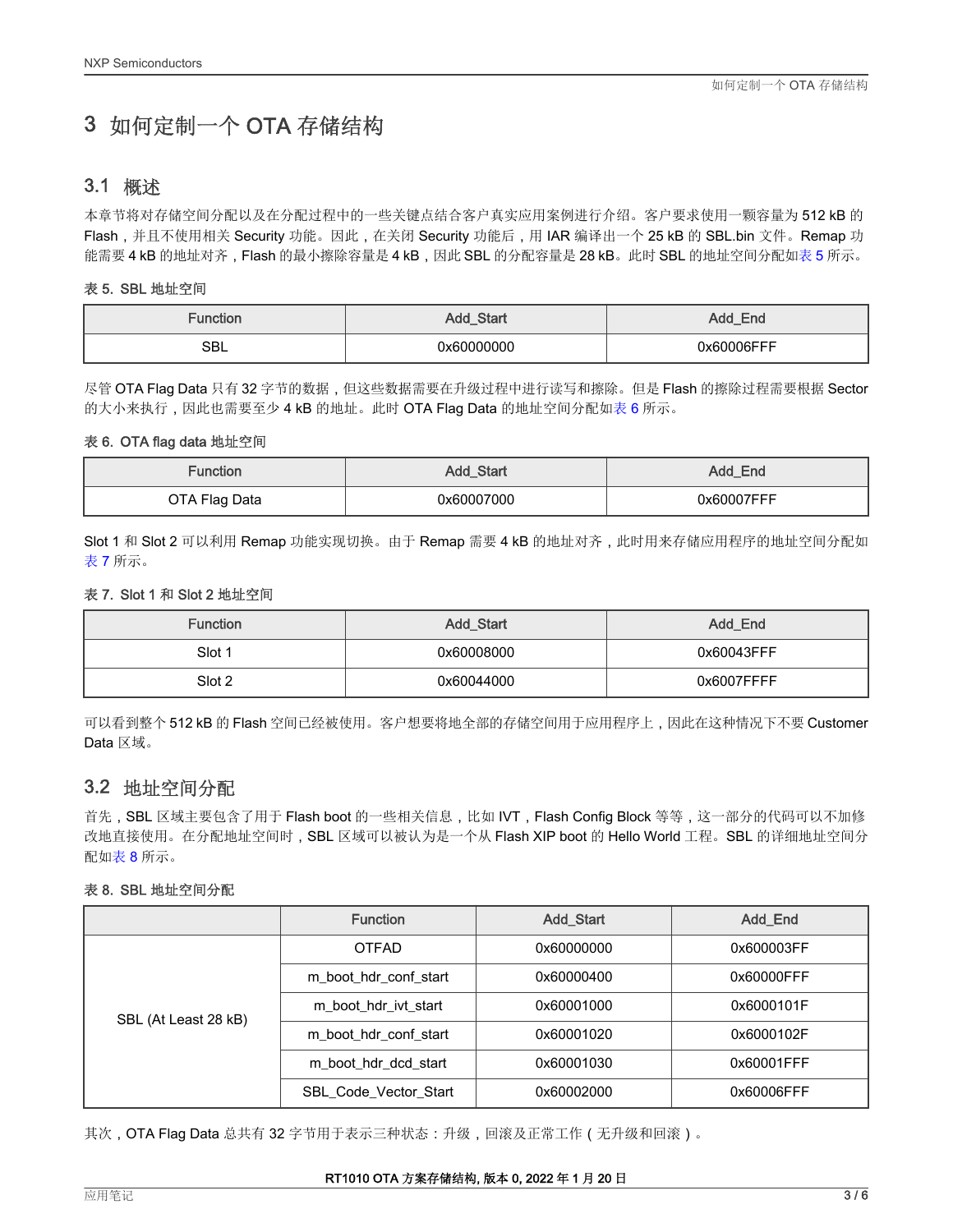

OTA Flag Data 的 32 字节数据通常存储在 Slot 1 的首地址之前 32 字节的位置处。

#### 表 9. OTA Flag Data 地址空间分配

|                             | <b>Function</b> | <b>Add Start</b> | Add_End    |
|-----------------------------|-----------------|------------------|------------|
| OTA Flag Data (4 kB - 32 B) | User Data       | 0x60007000       | 0x60007FDF |
| 32 B                        | OTA Flag        | 0x60007FE0       | 0x60007FFF |

最后来看 Slot 1 和 Slot 2 的地址空间分配,应用程序的首地址,即中断向量表的首地址,并不是从 Slot 1 的首地址开始的。 有两点原因:

- 在 image 的首地址处,需要添加 32 字节的用于 OTA 的 Image Header 信息。
- 需要计算应用程序中的中断向量表的首地址。

基本的运算规则是:中断向量的数量 \* 4 的结果, 向上对齐到 2 的次幂整数倍。尽管 RT1010 总共有 256 个中断向量, 但实际可 用的中断向量只有 96个。所以中断向量表的大小是 96 \* 4 = 384。将 384 向上对齐到 2 的次幂整数倍, 得到 512, 即 0x200。 最终,实际应用程序的首地址是 0x200。Slot 2 的地址空间分配也需要满足这个条件。

#### 表 10. Slot 1 和 Slot 2 地址空间分配

|                 | <b>Function</b>   | <b>Add Start</b> | Add End    |
|-----------------|-------------------|------------------|------------|
| Slot 1 (240 kB) | Image Header      | 0x60008000       | 0x600081FF |
|                 | Application Image | 0x60008200       | 0x60043FFF |
|                 | Image Header      | 0x60044000       | 0x600441FF |
| Slot 2 (240 kB) | Application Image | 0x60044200       | 0x6007FFFF |

此时,完整的 OTA 地址空间分配如表 11 所示。

#### 表 11. OTA 地址空间分配(总容量 512 kB)

|                      | <b>Function</b>              | <b>Add Start</b> | Add End    |
|----------------------|------------------------------|------------------|------------|
|                      | <b>OTFAD</b>                 | 0x60000000       | 0x600003FF |
|                      | m boot hdr conf start        | 0x60000400       | 0x60000FFF |
| SBL (At Least 28 kB) | m boot hdr ivt start         | 0x60001000       | 0x6000101F |
|                      | m boot hdr conf start        | 0x60001020       | 0x6000102F |
|                      | m boot hdr dcd start         | 0x60001030       | 0x60001FFF |
|                      | <b>SBL Code Vector Start</b> | 0x60002000       | 0x60006FFF |

下页继续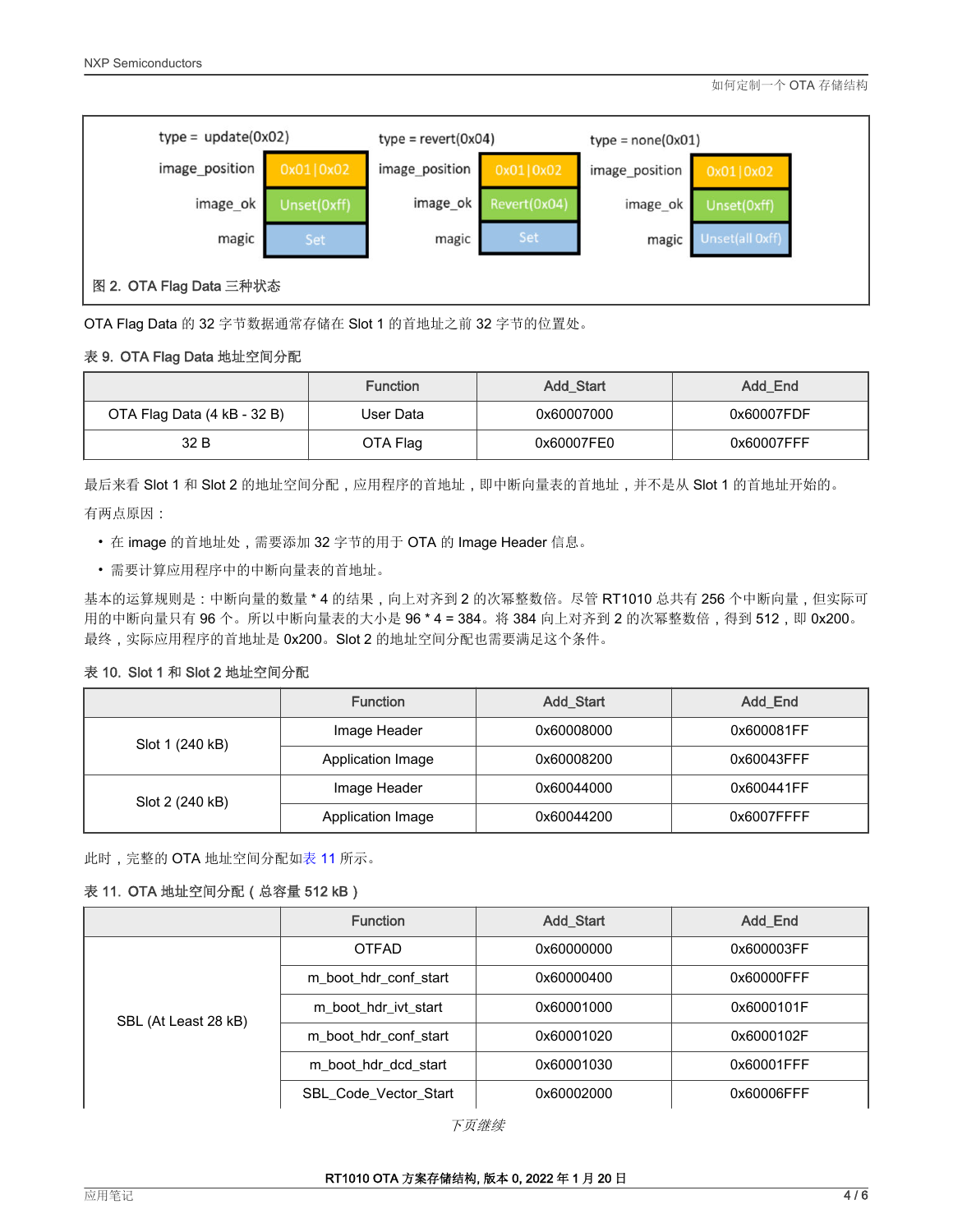#### <span id="page-4-0"></span>表 11. OTA 地址空间分配(总容量 512 kB) (续上页)

|                             | <b>Function</b>   | <b>Add Start</b> | Add End    |
|-----------------------------|-------------------|------------------|------------|
| OTA Flag Data (4 kB - 32 B) | User Data         | 0x60007000       | 0x60007FDF |
| 32 B                        | OTA Flag          | 0x60007FE0       | 0x60007FFF |
| Slot 1 (240 kB)             | Image Header      | 0x60008000       | 0x600081FF |
|                             | Application Image | 0x60008200       | 0x60043FFF |
| Slot 2 (240 kB)             | Image Header      | 0x60044000       | 0x600441FF |
|                             | Application Image | 0x60044200       | 0x6007FFFF |

当需要分配 OTA Flag Data 和 Slot 的地址时,可以在程序中搜索表 12 中相应的关键词来做修改。通常有两个关键地址需要注 意: BOOT\_FLASH\_ACT\_APP 和 BOOT\_FLASH\_CAND\_APP。其他的地址信息取决于这两个地址信息, 在程序内部可以通过 相应的计算来获得其他的地址信息。

#### 表 12. 关键地址信息

| OTA Flag Data (4 kB - 32 B) | User Data         | BOOT_FLASH_ACT_APP - 4 KB (Do not need to modify, SW will<br>handle it) |
|-----------------------------|-------------------|-------------------------------------------------------------------------|
| 32 B                        | OTA Flag          | BOOT_FLASH_ACT_APP - 32 B (Do not need to modify, SW will<br>handle it) |
| Slot 1 (240 kB)             | Image Header      | BOOT FLASH ACT APP                                                      |
|                             | Application Image | BOOT FLASH ACT APP + 0x200                                              |
| Slot 2 (240 kB)             | Image Header      | <b>BOOT FLASH CAND APP</b>                                              |
|                             | Application Image | BOOT_FLASH_ACT_APP + 0x200                                              |

注意

本文提到的 OTA 方法是基于 Remap 功能的,因此只适用于 RT1010,RT1060,RT1064,RT1170 和 RT1160。

### 4 修订记录

| 版本号 | 日期           | 说明   |
|-----|--------------|------|
|     | 20日<br>2022年 | 初次发布 |